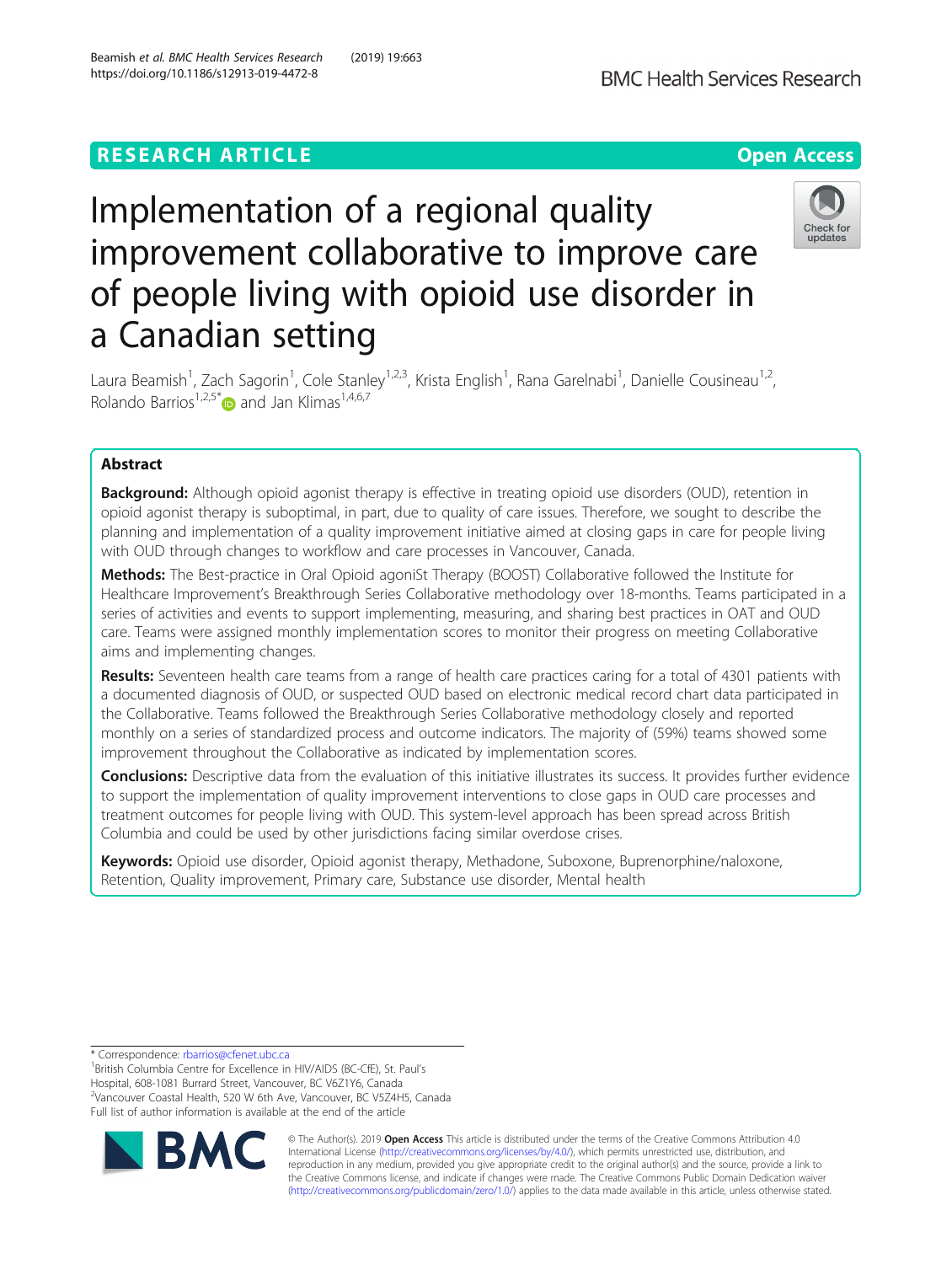# Background

Canada, much like the rest of North America, is in the midst of an overdose crisis. Since 2016, approximately 10, 000 people have died as a result of opioid-related overdose, with the province of British Columbia (BC) reporting the highest rates of accidental opioid-related deaths [[1\]](#page-7-0). The crisis in BC has highlighted significant gaps in care for people living with opioid use disorders (OUD).

Current Canadian clinical guidelines for the management of OUD recommend the use of opioid agonist therapies (OAT) as first line treatment [[2\]](#page-7-0). A recent meta-analysis demonstrated that retention in OAT is associated with two to three times lower all-cause and overdose-related mortality in people with OUD [\[3](#page-7-0)]. A significant proportion of individuals with OUD reduce illicit opioid use, remain in treatment using appropriate doses of OAT, such as methadone and buprenorphine/ naloxone [[4\]](#page-7-0).

Delivering appropriate care and treatment for OUD is a complex process that requires collaboration among the most responsible provider (MRP) and other care providers - from screening and diagnosis to treatment and follow-up  $[5, 6]$  $[5, 6]$  $[5, 6]$ . The term MRP (most responsible physician/practitioner/provider), generally refers to regulated healthcare professional, who has overall responsibility for directing and coordinating the care and management of a patient at a specific point in time. While typically referring to a physician, this may include a nurse practitioner or other healthcare professional [\[7](#page-7-0)]. Establishing effective and proactive systems of care within which OUD treatment can be delivered is essential for treatment to be successful and sustainable. The chronic care model (CCM) is cited as an effective organizing framework for improvement initiatives [[8\]](#page-7-0).

Increasingly, the healthcare community is employing quality improvement (QI) frameworks to promote system-level change and address gaps in practice [\[9](#page-7-0)]. The Breakthrough Series (BTS) Collaborative methodology, developed by the Institute for Healthcare Improvement (IHI), is a QI approach designed to help healthcare organizations systematically close the gaps between evidence and practice [[10\]](#page-7-0). Although literature reported variable success of QI approaches [[11\]](#page-7-0), BTS has been successfully applied in other drug treatment settings in the United States [\[12](#page-7-0)–[14\]](#page-7-0), and for other chronic diseases in Canada, including diabetes, congestive heart failure and most recently HIV/AIDS [[15](#page-7-0)–[17](#page-7-0)]. In 2017, the BC Centre for Excellence in HIV/AIDS (BC-CfE)—a provincial resource for HIV/AIDS care, treatment, education, research and evidence-based policy development— and Vancouver Coastal Health (VCH) launched a BTS Collaborative, titled the best-practice in oral opioid agonist therapy, or the BOOST Collaborative. The initiative aimed to systematically implement, measure and share best-practices in oral opioid OAT and improve outcomes for people living with OUD in Vancouver, Canada. The current paper sought to describe the planning and implementation of a BTS Collaborative aimed at closing gaps in care for people living with OUD through changes to workflow and care processes.

#### Context

British Columbia is Canada's westernmost province and has a population of approximately 4.8 million [[18\]](#page-7-0). In 2016, the province declared a state of public health emergency in response to the alarming increase in the rate of opioid-related overdose deaths [\[19](#page-7-0)]. BC is at the epicentre of the overdose crisis in Canada with over 4000 opioid-related overdose deaths since the declaration, with over 1100 of those deaths occurring in the Vancouver region [\[1](#page-7-0)]. The majority of opioid-related overdose deaths occur in men aged 30–39 and disproportionately affect Indigenous and/or First Nations people of BC<sup>1</sup>. Current data from the Office of the Provincial Health Officer shows poor OAT retention rates in Vancouver, with only 42% of people who start OAT retained at six months, with this dropping to 32% at 12 months [[20](#page-7-0)]. The province has launched a number of services to address the crisis, including the scale-up of naloxone distribution, the expansion and establishment of supervised consumptions sites, expanded low barrier substance use disorder (SUD) care, and improved access to treatment such as OAT [\[21](#page-7-0)]. Although considerable work has been done to address the crisis, the death rate remains well above historical average [[1](#page-7-0)]. BC Coroners Service data shows the majority of opioid-related overdose deaths are occurring in people not retained on OAT, highlighting a key gap in care [\[22](#page-7-0), [23](#page-7-0)]. With increasing evidence that OAT can reduce overdose and all-cause mortality, Vancouver Coastal Health regional health authority the BC-CfE committed funding for a QI Collaborative to launch in September 2017. This pilot was called the Vancouver Best-practices in Oral Opioid agoniSt Therapy, or the BOOST, Collaborative.

#### Health system organization

The health care system in BC is predominantly funded publicly through taxation and other revenue sources [[23\]](#page-7-0). In the provincial government, health care is organized into the Ministry of Health and the newly formed Ministry of Mental Health and Addiction. These two Ministries are responsible for setting the strategic direction and priorities in the province [\[23](#page-7-0)]. Health care funding is directed from the Ministry of Health to five regional health authorities who deliver care in their respective regions. There are also two provincial health authorities responsible for specific programs and populations across the province [\[23\]](#page-7-0). In BC, pharmaceutical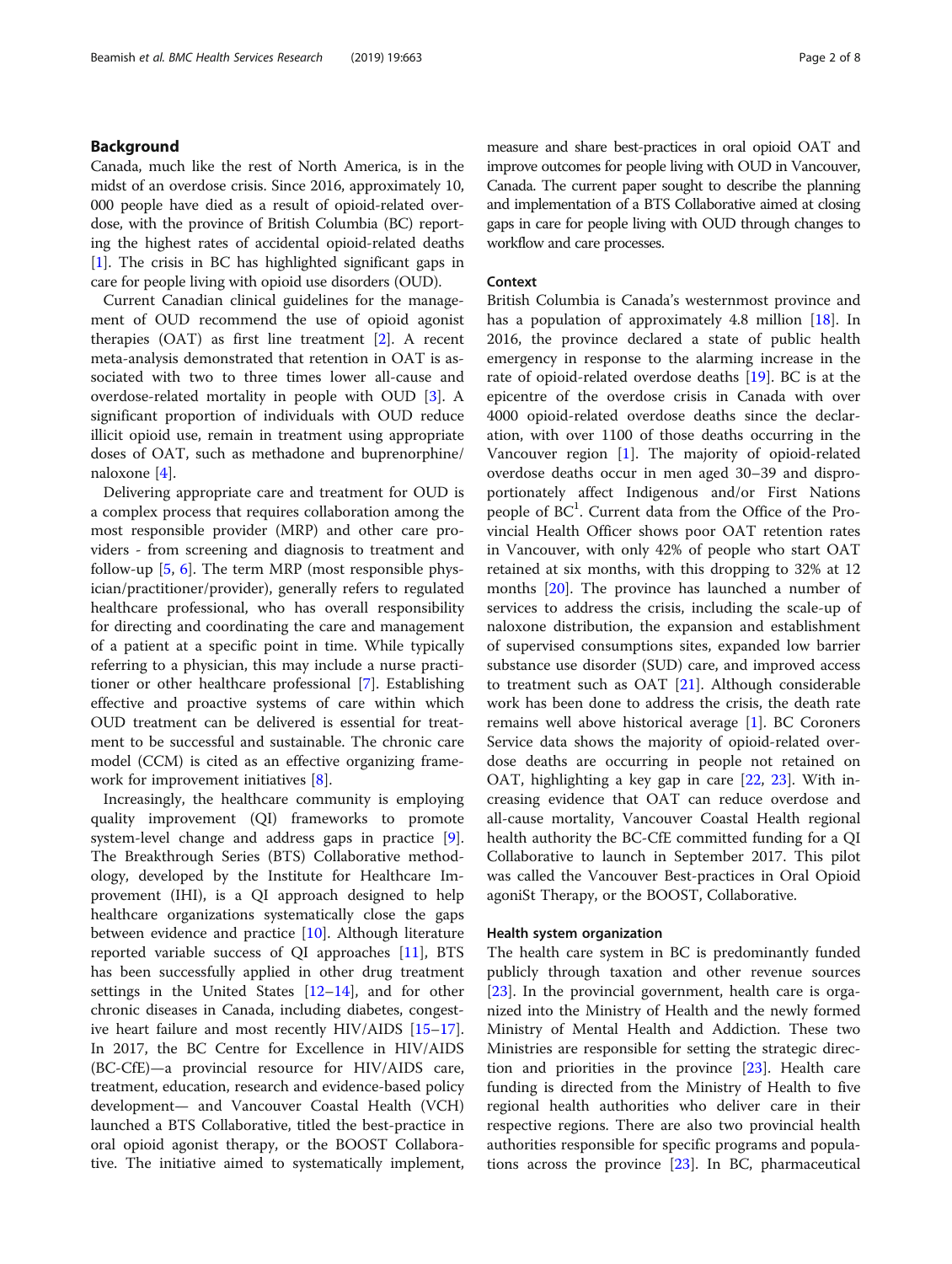drugs are not publicly funded, however the Ministry of Health funds OAT (methadone, buprenorphine/naloxone, and slow release oral morphine) for populations who show both a medical and financial need [[24](#page-7-0)].

The majority of care for people with OUD in Vancouver is delivered in interprofessional community health centres where physicians are remunerated at a government negotiated sessional rate [[25\]](#page-7-0), making them the focus of this intervention. In some cases, OUD care is provided in fee-for-service private practice settings or in hospital settings for a short duration of time (induction and stabilization) [\[26\]](#page-7-0).

# Methods

#### Intervention components

The BOOST Collaborative followed the IHI's BTS Collaborative methodology for 18-months from September 2017 to December 2018 (see Fig. 1). The overarching aim of the BOOST Collaborative was to provide equitable access to integrated, evidence-based care to help our population of

clients with OUD achieve: 95% initiated on OAT; 95% retained in care for ≥3 months; and 50% average improvement in quality of life scores. The BC Centre for Excellence in HIV/AIDS—a provincial resource for HIV/AIDS care, treatment, education, research and evidence-based policy development—provided intervention leadership and coordination with QI support from the Practice Support Program, a program of the General Practice Services Committee at the Doctors of BC dedicated to in-practice QI coaching and support. The program was funded by Vancouver Coastal Health with in-kind contributions from the BC Centre for Excellence in HIV/AIDS. Delivery costs included learning sessions, educational webinars, and Collaborative staff time and travel. Vancouver Coastal Health covered the cost of staff participation and travel to learning sessions, including the required backfill.

#### Planning and team recruitment

In July 2017 a multi-stakeholder working group meeting was held to help shape the technical content of the

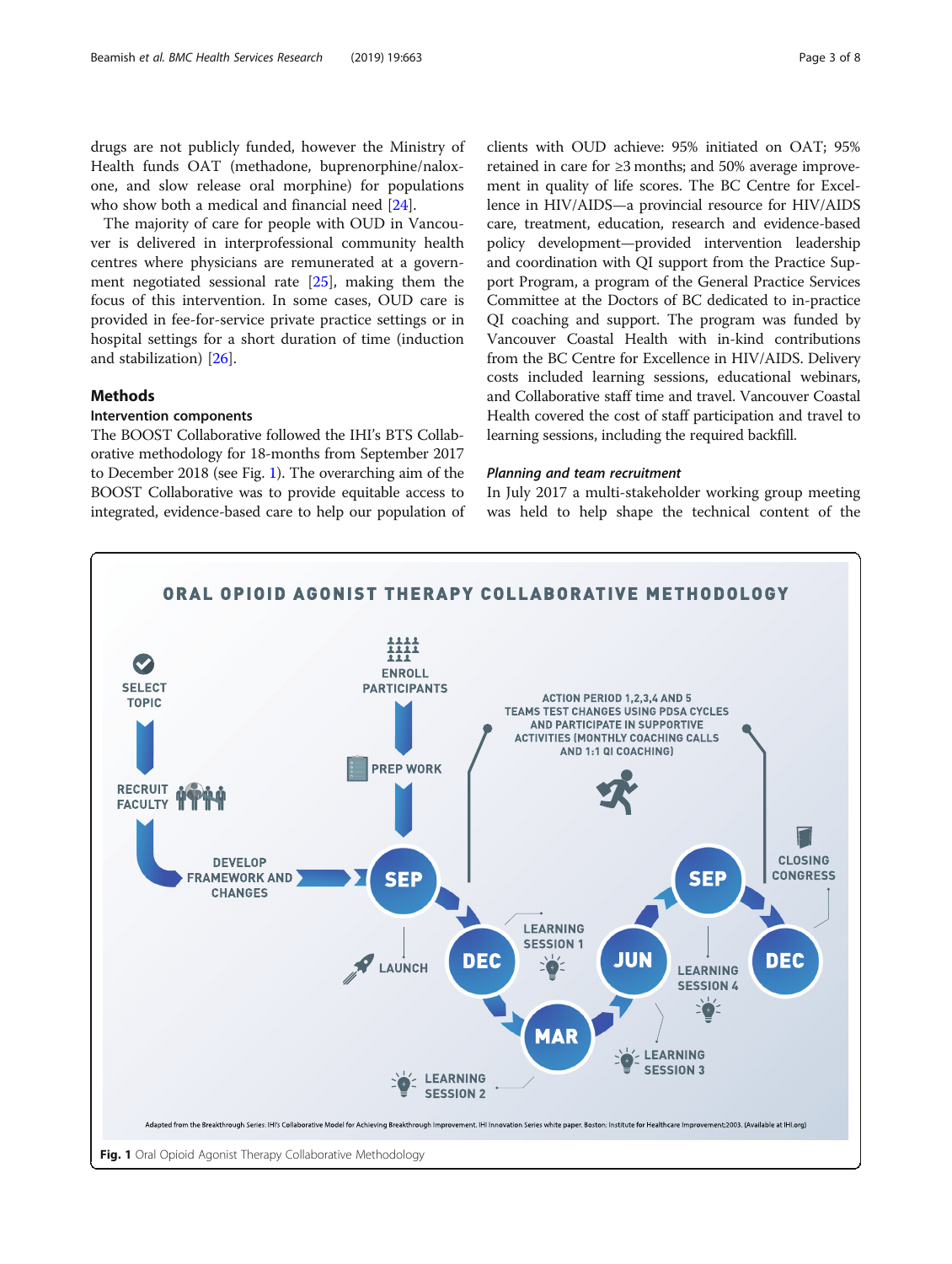BOOST Collaborative. The working group had representation from across programs and health disciplines in Vancouver Coastal Health along with representation from the community and people with lived experience. Directors from primary care, mental health and substance use programs in Vancouver Coastal Health were asked to identify programs that could participate in the Collaborative process, contribute to the shared aims, collect indicators and implement changes.

#### Launch and preparation

In August 2017, programs that were identified by leadership to participate, were invited to attend a 60-min informational webinar that aimed to introduce the purpose, aims and measurement strategy of the BOOST Collaborative. Program representatives attended the Collaborative Launch in September 2017 to orient them to the shared aims, technical content and expectations for participation. Participating programs consented by signing a letter of understanding before joining the Collaborative. Once program representatives were familiar with the Collaborative content, they were asked to form improvement teams and draft team-specific aims. Teams began to collect quality indicators by creating patient registries and standardizing their clinical data entry. Teams were provided with a series of evidence-based change ideas  $[27]$  $[27]$  that were aligned with CCM concepts<sup>8</sup> (available online here: [http://stophivaids.ca/STOP/wp](http://stophivaids.ca/STOP/wp-content/uploads/post/BOOST-Collaborative-Change-Package.pdf)[content/uploads/post/BOOST-Collaborative-Change-](http://stophivaids.ca/STOP/wp-content/uploads/post/BOOST-Collaborative-Change-Package.pdf)[Package.pdf\)](http://stophivaids.ca/STOP/wp-content/uploads/post/BOOST-Collaborative-Change-Package.pdf). Teams selected change ideas based on their local context, expertise and patient population.

#### Support activities

In-person learning sessions were held every three to four months bringing together representatives from each team. Participants learned about quality improvement, best-practices in OUD care and the provincial response to the overdose crisis. Participants also shared their own progress and learnings and were given dedicated time to plan for future tests of change.

Learning sessions were followed by action periods where teams conducted rapid tests of change using Plan-Do-Study-Act (PDSA) cycles and completed monthly quality indicator reports along with narrative descriptions of changes. Teams were supported with monthly educational webinars, a Collaborative electronic mailing list (listerv), monthly in-practice coaching visits by the core team (medical lead, Collaborative lead and QI coach), a website of resources, and targeted monthly team feedback.

The BOOST Collaborative staff met with Vancouver Coastal Health leadership every quarter to provide progress updates. Meetings were focused on highlighting improvement processes, support needed for teams, and team reported barriers and enablers.

# Measurement and evaluation Data standardization

The majority of teams participating in the BOOST Collaborative used the same electronic medical record (EMR) for patient charting that was capable of running data queries to extract aggregate QI metrics. Prior to implementing changes, teams were supported to standardize their clinical data entry through the use of an EMR form template. This form allowed the standardization of the following clinical information: International Classification of Diseases (ICD-9 version) diagnosis code, Most Responsible Provider, OAT type, daily dose, prescription start and end date, and treatment stage. The term treatment stage refers to the nature of the prescription for OAT for the client. Treatment stage can be characterized as a new start (first ever OAT prescription); re-start (OAT prescription after treatment interruption); dose increase; dose decrease; and dose unchanged.

#### Quality indicators

Teams reported monthly aggregated, non-nominal quality metrics and qualitative description of change from October 2017 to December 2018. Teams were expected to run queries in their EMR and extract the relevant quality indicators and transfer to a Microsoft Excel spreadsheet for reporting. Teams that did not use this EMR for patient charting were expected to manually extract relevant indicators and transfer to a Microsoft Excel spreadsheet for reporting. Qualitative descriptions of change were submitted on a Microsoft Word document. The rate of team participation in reporting was calculated by dividing the total number of times a team reported by 13, the total number of reporting periods during the Collaborative.

Quality indicators were based on the cascade of OUD care in combination with current literature and input from the multi-stakeholder expert group. Indicators included: 1) engaged in care (a documented encounter with a primary care provider using the OUD form within the last 18 months); 2) OAT access (a documented prescription for OAT); 3) active OAT (have an active, nonexpired prescription for OAT); 4) retention in care  $>3$ months; and 5) quality of life score (PROMIS Global 10) [[28\]](#page-7-0). The impact of the changes was determined by averaging monthly quality indicators and plotting arithmetic means on run charts, a common tool used for visualizing improvement. A detailed description of the analysis is forthcoming.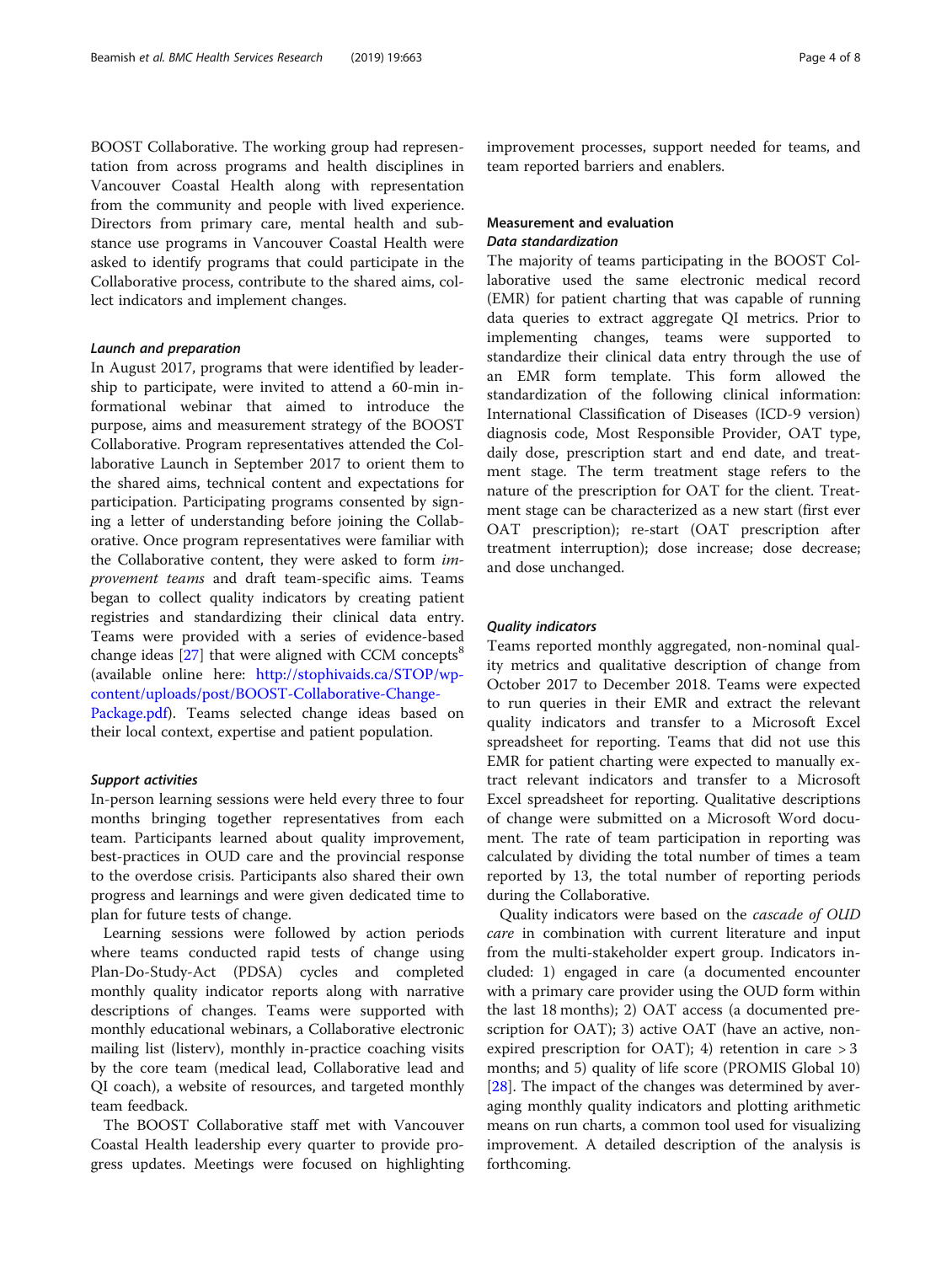# Implementation scores

From October 2017 to November 2018, teams were assigned an implementation score as a measure of progress in meeting their Collaborative aims and implementing changes. Scores ranged from 0.5 (no activity) to 5.0 (outstanding sustainable results) based on adapted Collaborative Assessment Scale criteria developed by the Institute for Health Care Improvement [[29](#page-7-0)].

Implementation scores were determined by two reviewers. Monthly qualitative and quantitative reports were divided between the two reviewers and a score was applied. To ensure consistency between reviewers, the pair met monthly to review and discuss the assigned score. Final scores were applied after consensus between the two reviewers.

# Results

#### Participating teams

Seventeen diverse health care teams participated in the BOOST Collaborative. Participating teams included 12 health authority owned and operated community health centres; two contracted primary health care agencies; one outreach focused team; and one rapid access SUD service and one HIV speciality clinic both located in a hospital setting. All teams were located in the Vancouver Community region (Downtown Vancouver, East Vancouver and South Vancouver). All teams were interdisciplinary with approximately five members per team and representation from key disciplines (e.g. nursing, medicine, social work and management).

Each team developed their own site-specific aim aligned with the overall Collaborative aims based on their population of focus and program mandate. Each team was encouraged to select from a series of evidencebased change ideas [[27](#page-7-0)] (available online here: [http://sto](http://stophivaids.ca/STOP/wp-content/uploads/post/BOOST-Collaborative-Change-Package.pdf)[phivaids.ca/STOP/wp-content/uploads/post/BOOST-](http://stophivaids.ca/STOP/wp-content/uploads/post/BOOST-Collaborative-Change-Package.pdf)

[Collaborative-Change-Package.pdf](http://stophivaids.ca/STOP/wp-content/uploads/post/BOOST-Collaborative-Change-Package.pdf)) and were supported to run rapid tests of change (using PDSA cycles) and implement the changes if they were found to be successful. Evidence-based changes to improve access to care included identifying clients lost to care (no encounter for > 6 months), improving intake forms (standardizing data entry), proactive monitoring and follow-up after missed doses of OAT, and adding reminder or follow-up calls for appointments.

# Client population

A total of 4301 patients with OUD were identified as the population of focus within the 17 participating teams. The mean age of patients was  $43$  (SD = 11) with  $64\%$ identifying as male, 35% female and 1% trans or nonbinary. The majority of patients lived in the Vancouver region (76%) and approximately half of participants had a MRP assigned to them.

# Fidelity to BTS components

The BOOST Collaborative closely followed the IHI's BTS Methodology, however small adaptations were accepted to support interdisciplinary participation and allow for site-specific customization. In some cases, team selection criteria were waived if a team could align itself with the overall Collaborative aims and demonstrate an ability to participate fully in the Collaborative process. For example, team selection criteria required the participation of an OAT prescriber (physician or nurse practitioner); however, this criterion was waived for an outreach-focused team made up of nurses and social workers, whose main goal was to provide outreach support following an overdose and connect those participants to care. Decisions regarding selection criteria were made by the medical lead and VCH project sponsors. In addition, all teams were supported with in-practice QI coaching, but the type and intensity of this coaching varied between teams. The adherence to the PDSA approach to testing changes also varied between teams. Finally, the 18-month timeline of the BOOST Collaborative is a modification to the traditional short-term BTS Collaborative methodology.

# Quality Indicator reporting

Teams submitted qualitative and quantitative reports electronically each month to the Collaborative staff. Median qualitative reporting rate was 42% and ranged from 15 to 85% and the median quantitative reporting rate was 35% and ranged from 0 to 77%.

#### Implementation scores

Fourteen of the 17 participating teams were given a monthly implementation score. Two of the 17 teams started receiving monthly implementation score on the third month of reporting and one of the teams started receiving implementation scores on the seventh month of reporting. This delay was due to challenges and limitations in data collection and capacity.

Median implementation scores rose from 2.0 in October 2017 to 3.0 in November 2018 (Fig. [2\)](#page-5-0). Data showed that 41% of teams achieved a 2.5 (changes tested, but no improvement); 35% achieved a 3.0 (modest improvement); and 24% achieved a 3.5 (improvement).

# **Discussion**

From July 2017 to December 2018, 17 interprofessional healthcare teams were enrolled to participate in an 18 month QI Collaborative. Participating teams made significant progress implementing evidence-based changes to clinic workflow and care processes with a focus on initiation and retention of OAT to improve outcomes for their patients with OUD. Changes to improve access to care included identifying clients lost to care,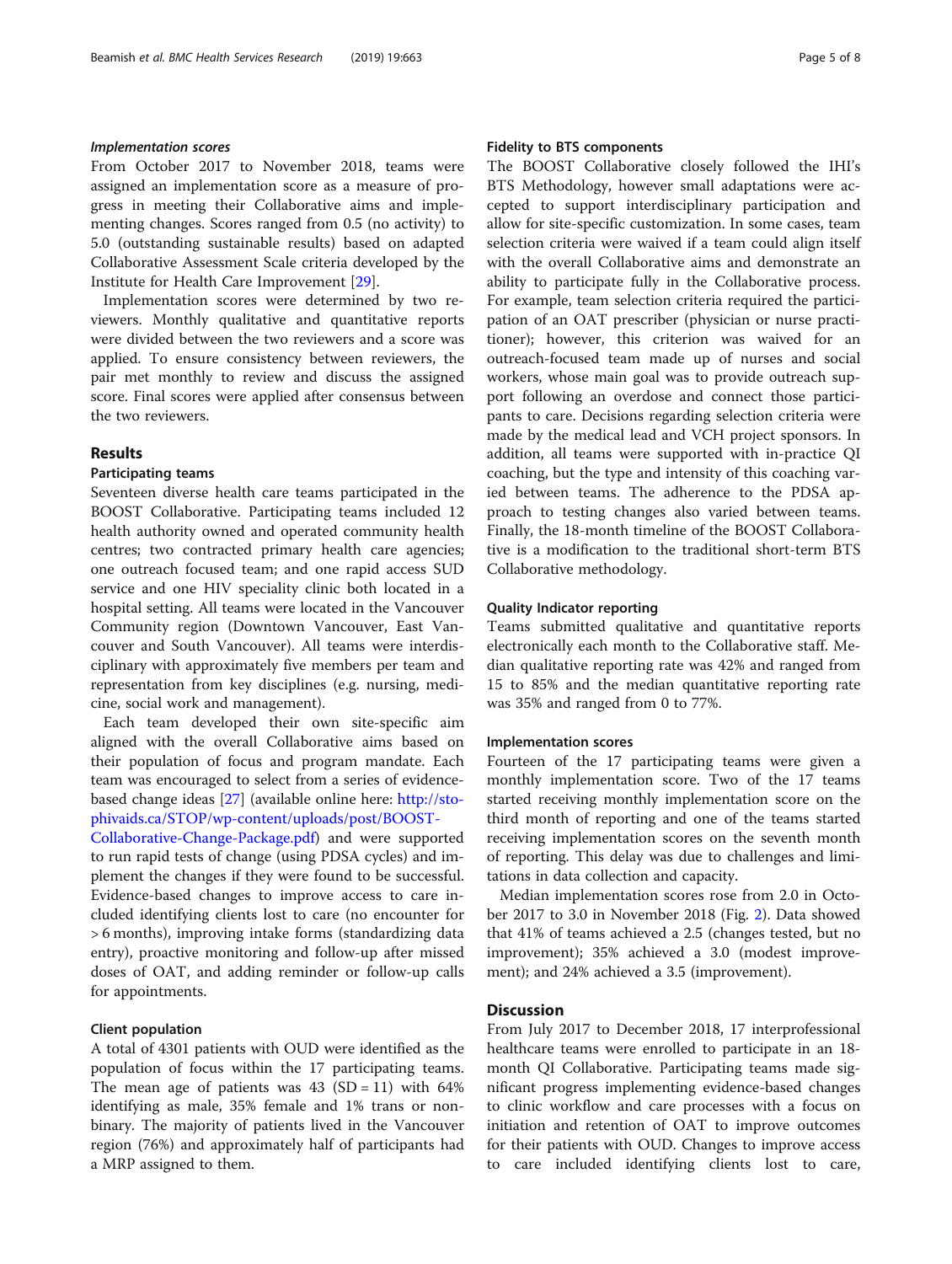<span id="page-5-0"></span>

improving intake forms and adding reminder or followup calls for appointments. As a result, there was a significant increase in the number of individuals retained in OAT at the three-month mark from three out of ten to seven out of ten. Results from this study provide evidence to support the implementation QI and process improvement to improve retention on OAT for people living with OUD.

Improvements in care were captured in monthly reports containing process and outcome indicators and qualitative descriptions of change. Reporting rates were variable among teams with a median reporting rate of 42 and 35% for qualitative and quantitative reports, respectively. By reporting monthly on their progress, teams were able to determine if the changes they were implementing in practice, were indeed resulting in an improvement. Although reporting rates were variable among teams, this is consistent with other similar initiatives [\[12\]](#page-7-0), and may reflect the reality that not all teams are able to establish a system of measurement to inform their quality improvement initiatives.

As part of the preparation phase for the BOOST Collaborative, the core team sought to address known issues with data quality in participating teams' EMRs. It has been shown that data quality can significantly influence the accuracy of quality indicators  $[30]$  $[30]$ ; therefore, we aimed to improve the fidelity of clinical data as it was entered into the EMR. EMR forms have been found to improve the likelihood of patients receiving evidencebased care and the accuracy of both clinical and administrative data [[31\]](#page-7-0). This is also in line with the CCM, which highlights the importance of decision support and information systems in the proactive care of patients with chronic conditions [\[8](#page-7-0)].

Monthly reports were used by the core team to assign a monthly Collaborative Assessment Score [\[29\]](#page-7-0), a characterization of team progress throughout the Collaborative process. Overall, teams showed improved progress throughout the Collaborative, with the majority of teams (59%) showing modest or some improvement. The relatively modest rates of improvement between teams may be explained by the challenges outlined above regarding data extraction and indicator reporting. Without demonstration of measurable improvement, teams cannot progress to a score greater than 2.5 (changes tested), limiting their ability to demonstrate improvements. Assessment scores do not fully capture the complexity of changes made and, when combined with quality indicator outcomes, can provide further information about team success and what may predict success for a participating team.

The BOOST Collaborative designed a QI initiative including a suite of OUD intervention strategies based on the HIV cascade of care  $[32]$  $[32]$ . This process requires taking a system-level view and systematically identifying gaps in care for people living with OUD from screening to diagnosis to follow-up. Further, it involves meaningfully including the client and family voice to characterize gaps in care and address this complex issue. The evidence clearly shows that people living with OUD have better health outcomes when engaged in care and retained in treatment, such as OAT [\[3](#page-7-0), [4](#page-7-0)]. Retention in OAT is often suboptimal for a number of different reasons, including barriers to induction and titration, limited drop-in or clinic hours, and reactive patient recall systems. This initiative supported teams to more accurately identify and characterize patients with OUD (i.e., age, treatment stage, engagement in care and retention),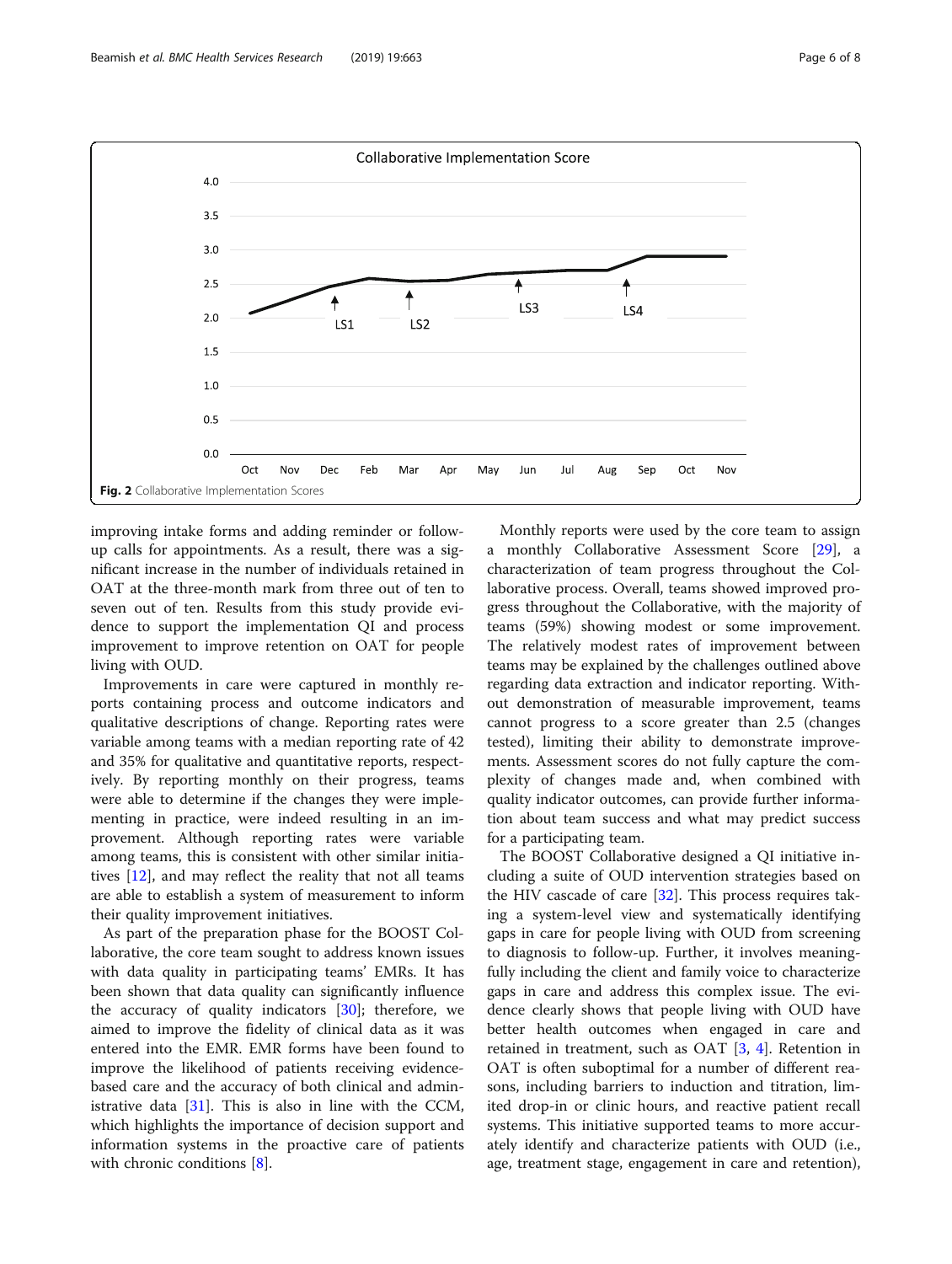and target interventions and changes based on that information to improve care and outcomes.

#### Limitations and implications

Unlike other similar QI initiatives, where healthcare teams go through an application process and pay to participate [[12](#page-7-0)–[14](#page-7-0)], Vancouver BOOST participants were selected by health authority leadership. This may have influenced team's receptiveness and readiness to participate in this initiative. Without an application process, there was a high variability of leadership support and commitment to quality improvement processes among teams. This may have impacted the ability of teams to engage fully in this work, particularly if time and resources were not consistently available to participants. Strong leadership commitment and financially accountable teams may have improved participants engagement in this initiative.

Although teams were provided with access to in-practice coaching and support to extract data from their EMRs, some teams had ongoing challenges with measurement and reporting and the workload it placed on staff. Qualitative data reporting rates ranged from 15 to 85% and quantitative data reporting rates ranged from 0 to 77%. The differences in reporting rates may be partially explained by variable technical skills and comfort with EMR data and functionalities. Further to this, there were ongoing and, in some cases, significant challenges with EMR data quality, which created barriers to extracting useful quality indicator data, resulting in low reporting rates for some teams. A parallel commitment from service providers, vendors or internal information technology teams to support data fidelity may have improved this element of the Collaborative.

Baseline QI knowledge and uptake of QI resources was also highly variable among teams. Some teams had participated in previous QI Collaboratives and were very familiar with QI methodology and resources, whereas others had no knowledge at all. A considerable amount of time was dedicated up front to establishing a common understanding of QI among teams. Ongoing and ad-hoc training for new staff may have improved engagement from participating teams.

Other factors that may have influenced the success of implementation and team participation included a provincial system-wide primary care redesign initiative occurring in parallel with the BOOST Collaborative. This resulted in program reorganizations and restructuring, in addition to clinic moves. This was disrupting for many of the teams as staff and caseloads were redistributed.

Finally, implementing a QI Collaborative was very challenging in the midst of a public health emergency and substantial patient mortality. For participating teams from low-barrier clinics with no set appointment times,

there were challenges related to protecting time for meetings and sourcing backfill staff to attend support activities given unpredictable and fluctuating demands. This initiative offers some encouraging results for improving care for people living with OUD; however, additional research is needed to determine the sustainability of these improvements beyond the end of the Collaborative.

### **Conclusions**

The BOOST Collaborative developed a training program based on in-person and online learning sessions to translate evidence-informed best practices for treatment using OAT, introduce PDSA cycles for testing small changes in the clinical setting and create opportunities to share the successes and challenges of implementing these changes while striving for 95% retention on OAT. This initiative has successfully supported clinics to incorporate changes, such as adjusting clinic hours, increasing outreach capacity and structure, creating comfortable waiting rooms, engaging with pharmacies, incorporating the client/family voice as well as peers into the delivery model. Monthly qualitative and quantitative reports indicated that the majority of teams demonstrated some improvement using this intervention strategy.

Vancouver BOOST teams made significant progress in identifying areas of improvement and implementing changes with a focus on initiation of and retention on OAT. Changes to improve access to care included identifying clients lost to care, improving intake forms and adding reminder or follow-up calls for appointments. As a result, there was a significant increase in the number of individuals retained in OAT at the three-month mark. Results from this study support the feasibility of implementing an 18-month BTS quality improvement Collaborative in a publicly-funded health care system in Vancouver, Canada to improve access to care and retention on OAT.

#### Abbreviations

BC: British Columbia; BC-CfE: B.C. Centre for Excellence in HIV/AIDS; BOOST: Best-practice in Oral Opioid agoniSt Therapy; BTS: Breakthrough series; CCM: Chronic care model; EMR: Electronic medical record; ICD-9: International Classification of Diseases; IHI: Institute for Healthcare Improvement; MRP: Most responsible provider; OAT: Opioid agonist therapy; OUD: Opioid use disorder; PDSA: Plan-Do-Study-Act; QI: Quality improvement; SD: Standard deviation; SUD: Substance Use Disorder; VCH: Vancouver Coastal Health

#### Acknowledgements

We would like to thank Angie Semple for her administrative support throughout the collaborative and the Practice Support Program for their coaching support. Thank-you to all the managers and directors at Vancouver Coastal Health and the BC-CfE who supported the work of the collaborative. Finally, thank-you to all the physicians, nurses, social workers, counsellors and staff who participated in the Collaborative and made this work possible.

#### Authors' contributions

LB analyzed and interpreted the data regarding the implementation and wrote a first draft of the manuscript. ZS, CS, KE, RG, DC, RB and JK were